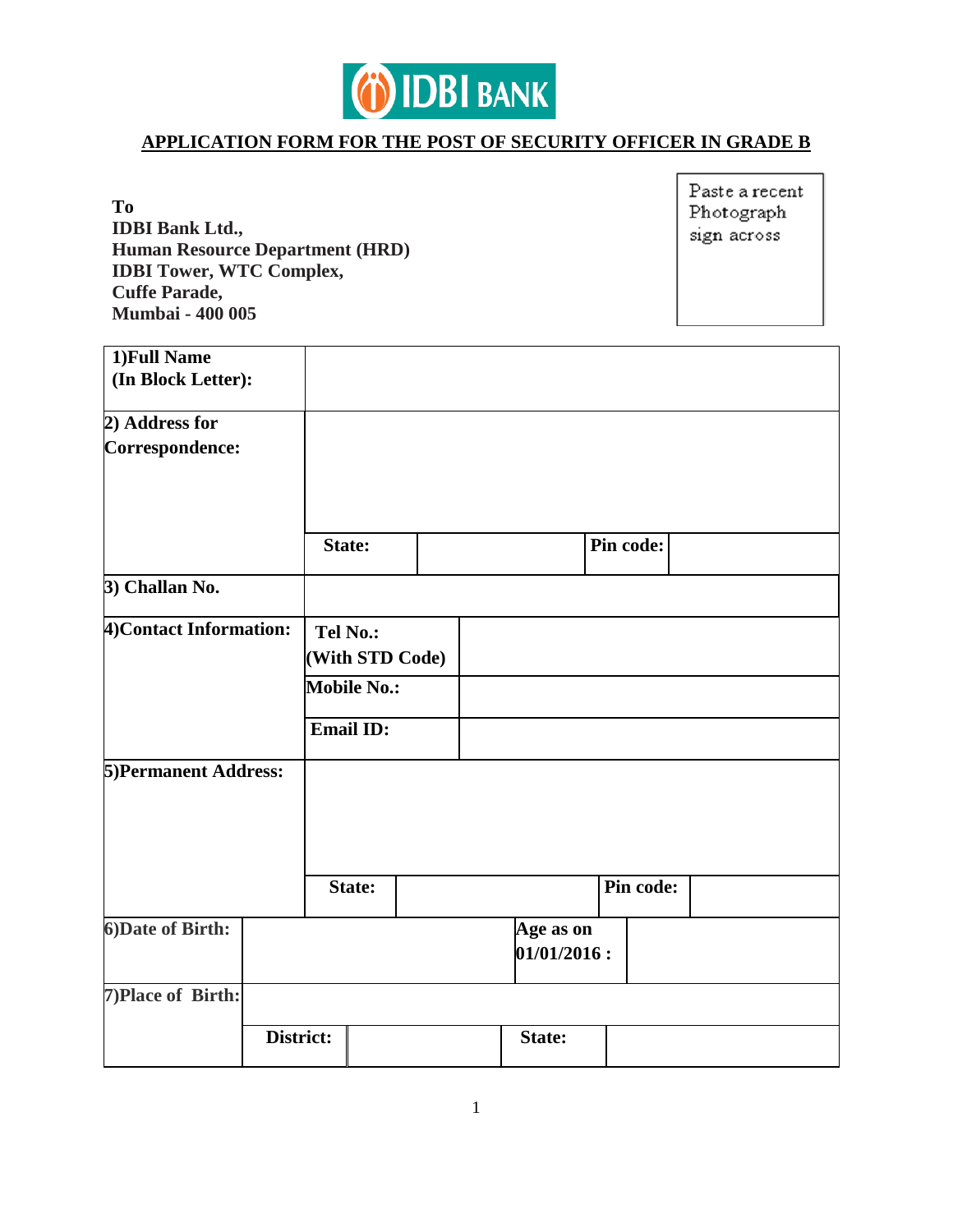| 8) Other Information:                                     | <b>Nationality:</b> |        | <b>Religion:</b> |  |
|-----------------------------------------------------------|---------------------|--------|------------------|--|
|                                                           | <b>Gender:</b>      |        |                  |  |
| 9) Marital Status:                                        |                     |        |                  |  |
| If Married, Name of the Spouse:                           |                     |        |                  |  |
| If Spouse is working, Employment<br>details:              |                     |        |                  |  |
| 10) Category<br>(General/SC/OBC/PWD/Ex Servicemen):       |                     |        |                  |  |
| 11) In case of SC/OBC candidate, please indicate:         |                     |        |                  |  |
| (a) Name of the Caste:                                    |                     |        |                  |  |
| (b) Name of the State to which the candidate belongs:     |                     |        |                  |  |
| (c) Date of issue of Caste Certificate:                   |                     |        |                  |  |
| (d)Competent authority who has issued the<br>Certificate: |                     | Caste  |                  |  |
| 12) Whether belonging to a Minority Community:            |                     | Yes/No |                  |  |
| 13) Whether Belonging to PWD Category:                    |                     |        | Yes/No           |  |

| In case of Yes:                                                                                                                                        |        |
|--------------------------------------------------------------------------------------------------------------------------------------------------------|--------|
| (a) Percentage of Disability (%)                                                                                                                       |        |
| 14) Are you an Ex-serviceman?                                                                                                                          | Yes/No |
| 15) Are you a candidate who had ordinarily been<br>domiciled in Kashmir Division of the State of J&K<br>during the period of 01.01.1980 to 31.12.1989. | Yes/No |
| 16) Languages known:                                                                                                                                   |        |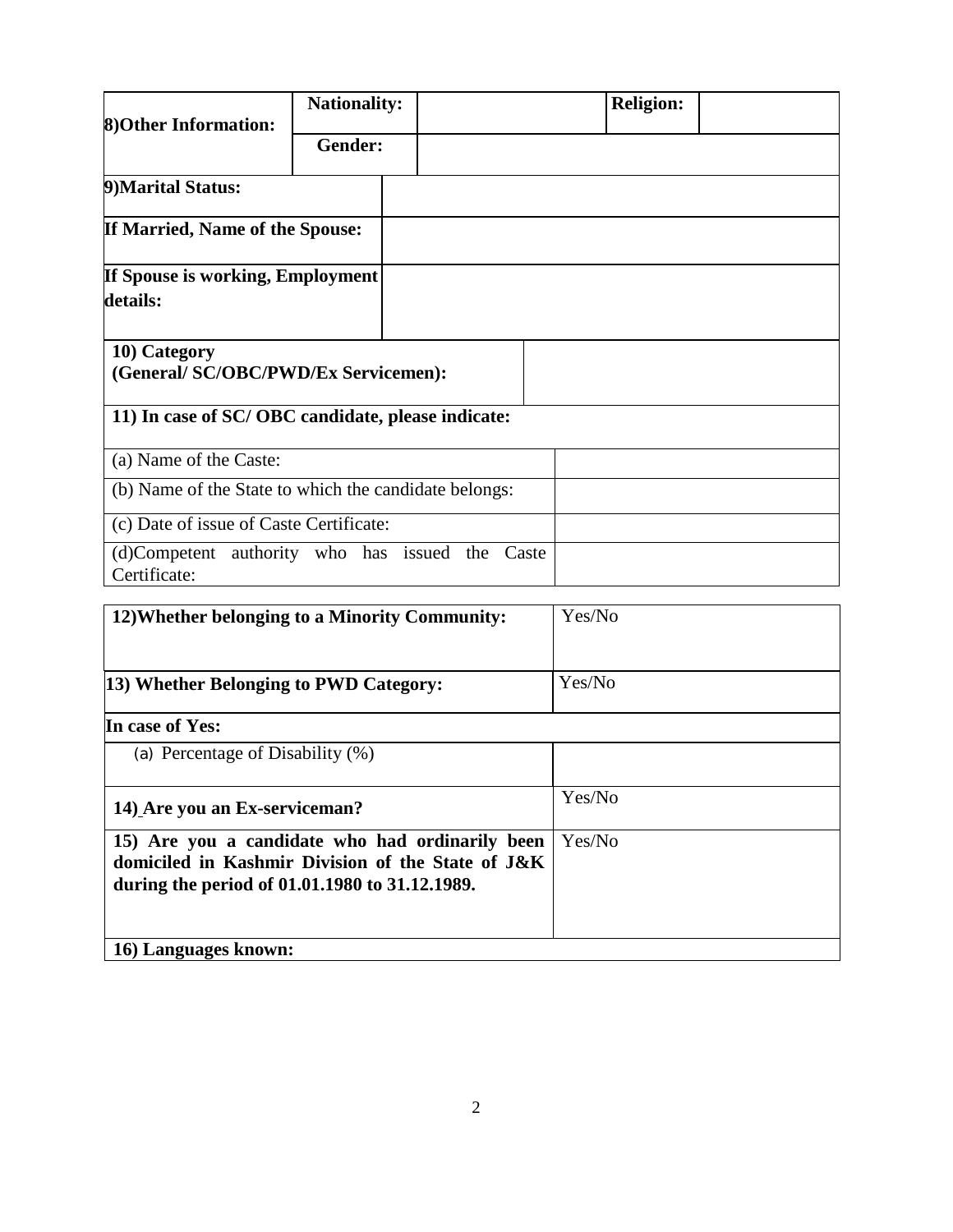| Languages | <b>Read</b> | Write | <b>Speak</b> |  |
|-----------|-------------|-------|--------------|--|
|           |             |       |              |  |
|           |             |       |              |  |
|           |             |       |              |  |
|           |             |       |              |  |

| 17) Are you Staff of IDBI Bank Ltd.: | If yes, Employee Code: |
|--------------------------------------|------------------------|
|--------------------------------------|------------------------|

# **18) Details of Educational and Professional Qualification:**

| Qualification                        | Details (B. Sc/<br>/M. Sc etc.) | Board/<br><b>University</b> | <b>Full</b><br>time/<br>Part<br><b>Time</b> | Year of<br><b>Passing</b> | Subject/<br><b>Speciali</b><br>zation | <b>Marks</b><br>(Rank if<br>any) |
|--------------------------------------|---------------------------------|-----------------------------|---------------------------------------------|---------------------------|---------------------------------------|----------------------------------|
| <b>Graduation</b>                    |                                 |                             |                                             |                           |                                       |                                  |
| Post<br><b>Graduation</b>            |                                 |                             |                                             |                           |                                       |                                  |
| <b>Professional</b><br>Qualification |                                 |                             |                                             |                           |                                       |                                  |
| Others/<br>Computer<br>Knowledge     |                                 |                             |                                             |                           |                                       |                                  |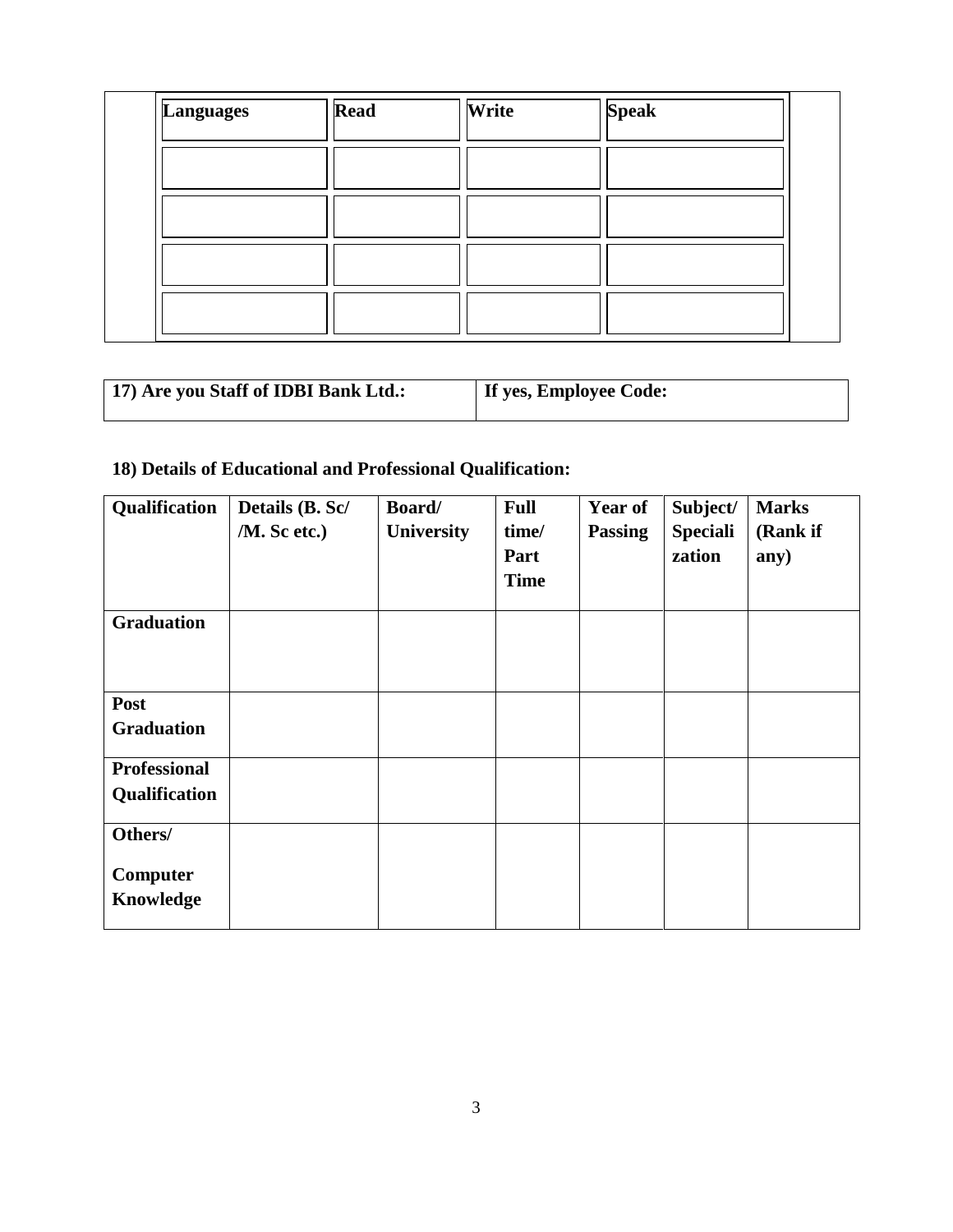## **19) Particulars of Experience (starting from present employment):**

| Sr. No | Name of<br>Organization/<br><b>Institution</b> | <b>Designation</b> | <b>Duration</b><br><b>From</b><br>T <sub>0</sub> | <b>Responsibilities</b> | Extra<br>Ordinary<br><b>Achievements</b> |
|--------|------------------------------------------------|--------------------|--------------------------------------------------|-------------------------|------------------------------------------|
|        |                                                |                    |                                                  |                         |                                          |
|        |                                                |                    |                                                  |                         |                                          |
|        |                                                |                    |                                                  |                         |                                          |
|        |                                                |                    |                                                  |                         |                                          |
|        |                                                |                    |                                                  |                         |                                          |
|        |                                                |                    |                                                  |                         |                                          |

## **Note:**

- I. Please attach a separate sheet, if the space above is insufficient.
- II. Attested copies of Experience certificate(s) giving details such as Date of Joining and Date of relieving along with the designation respectively, nature of duties performed etc. must be enclosed with the application form. In the absence of the above the application is liable to be rejected.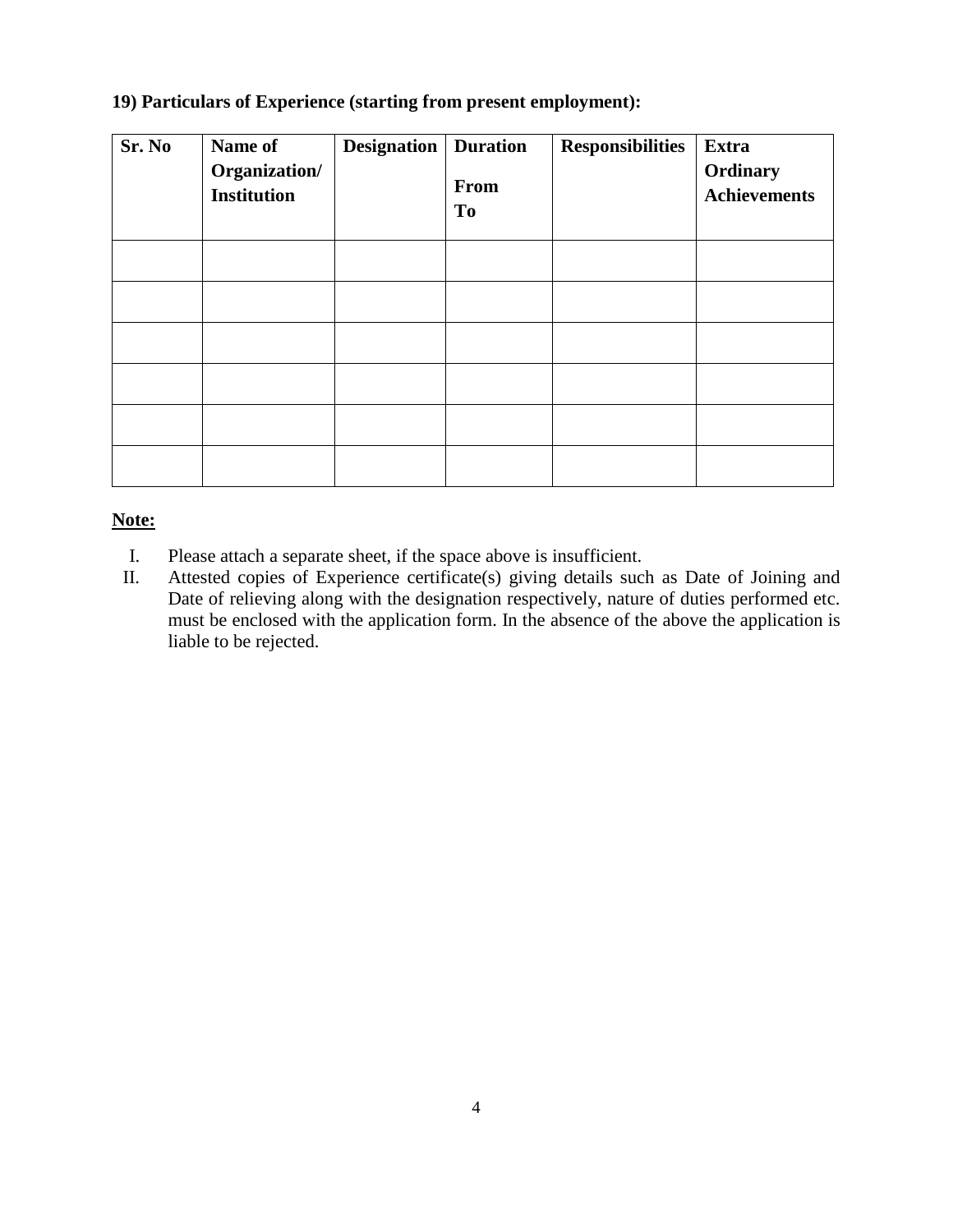#### **Declaration:**

 I hereby certify that the information furnished above is correct to the best of my knowledge and belief. I have not suppressed any material fact or factual information in the above statements. I am aware, that, in case, I have given wrong information or suppressed any material facts or factual information, or I do not satisfy the eligibility criteria according to the advertisement, then my candidature will be rejected/services terminated even after permanent employment without giving any notice or reason thereof.

 I hereby certify that I am satisfying the eligibility criteria for the post applied in terms of advertised criteria in respect of age, educational qualification and experience, etc.

 I am wiling to serve anywhere in India. I agree that the Bank has a right to transfer me to any part of the country and /or to any job position as its sole discretion in terms of applicable staff rules from time to time.

I undertake to abide by all the terms and condition in the advertisement given by the Bank.

 I hereby agree that any legal proceedings in respect of any matter(s) or claims or disputes arising out of this application and/or out of said advertisement can be instituted by me only at Mumbai and courts/ Tribunals/ Forums at Mumbai only, shall have sole the exclusive jurisdiction to try any cause/ dispute. I undertake to abide by all the terms and conditions mentioned in the advertisement given by the bank.

**Place:** 

**Date:** 

**Signature of the candidate Name of the Candidate**